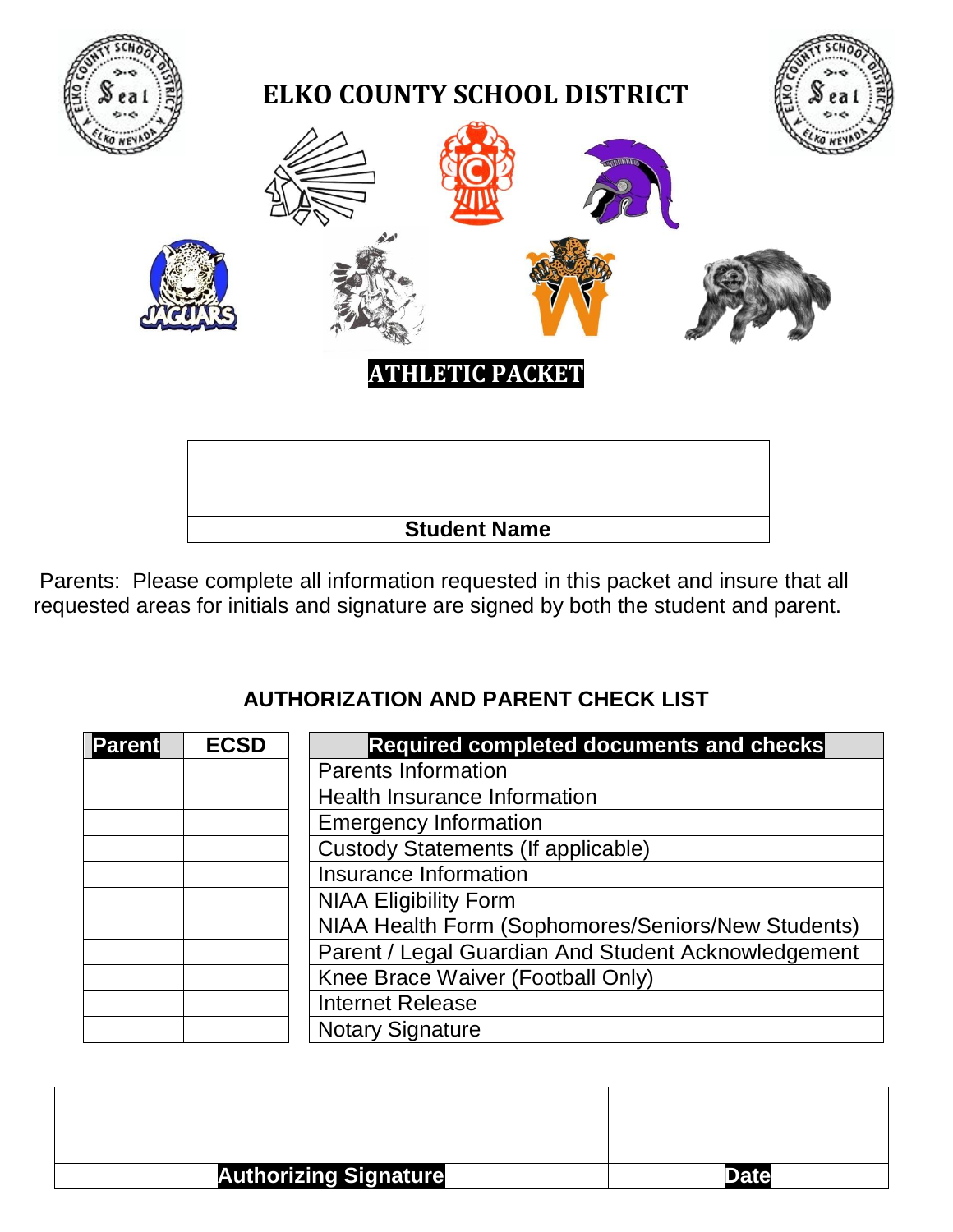LAST NAME

|                                                                                                                                                               |                                                                                    |                         |           | PLEASE PRINT NEATLY IN INK               |           | ELKO COUNTY SCHOOL DISTRICT * STUDENT ATHLETE PARTICIPATION FORM |           |                   |
|---------------------------------------------------------------------------------------------------------------------------------------------------------------|------------------------------------------------------------------------------------|-------------------------|-----------|------------------------------------------|-----------|------------------------------------------------------------------|-----------|-------------------|
|                                                                                                                                                               |                                                                                    |                         |           |                                          |           |                                                                  |           |                   |
| <b>Baseball</b>                                                                                                                                               | Check the box (YES) of sports interested in participation in:<br><b>Basketball</b> |                         |           | Cheerleading                             |           | <b>Cross Country</b>                                             |           |                   |
| Dance Team                                                                                                                                                    | Football                                                                           |                         |           | Golf                                     |           | Soccer                                                           |           |                   |
| Softball                                                                                                                                                      | $\overline{T}$ rack                                                                |                         |           | Volleyball                               |           | $\overline{W}$ restling                                          |           |                   |
|                                                                                                                                                               |                                                                                    |                         |           |                                          |           |                                                                  |           |                   |
| Male<br>Female                                                                                                                                                | Grade:                                                                             | 9 <sup>th</sup>         | $10^{th}$ | $11^{\text{th}}$                         | $12^{th}$ | Age:                                                             | DOB:      |                   |
|                                                                                                                                                               |                                                                                    |                         |           | <b>PARENTS INFORMATION</b>               |           |                                                                  |           |                   |
| <b>Father's Name</b>                                                                                                                                          |                                                                                    |                         |           | Mother's Name                            |           |                                                                  |           |                   |
| Lives with:                                                                                                                                                   | <b>Both Parents</b>                                                                |                         |           | <b>Father Only</b>                       |           | <b>Mother Only</b>                                               |           |                   |
| Other: (Please list):                                                                                                                                         |                                                                                    |                         |           |                                          |           |                                                                  |           |                   |
|                                                                                                                                                               |                                                                                    |                         |           |                                          |           |                                                                  |           |                   |
| Home Phone:                                                                                                                                                   |                                                                                    |                         |           | Work Phone:                              |           |                                                                  |           |                   |
| Cell Phone - Mom                                                                                                                                              |                                                                                    |                         |           | Cell Phone - Dad                         |           |                                                                  |           |                   |
| <b>Residence Address:</b>                                                                                                                                     |                                                                                    |                         |           |                                          |           |                                                                  |           |                   |
|                                                                                                                                                               |                                                                                    |                         |           |                                          |           |                                                                  |           |                   |
| Mailing Address:                                                                                                                                              |                                                                                    |                         |           |                                          |           |                                                                  |           |                   |
| City:                                                                                                                                                         |                                                                                    |                         |           | <b>State</b>                             |           | Zip                                                              |           |                   |
| Parent/Guardian Employer:                                                                                                                                     |                                                                                    |                         |           |                                          |           |                                                                  |           |                   |
| Address:                                                                                                                                                      |                                                                                    |                         |           |                                          |           |                                                                  |           |                   |
| Phone #:                                                                                                                                                      |                                                                                    |                         |           |                                          |           |                                                                  |           |                   |
|                                                                                                                                                               |                                                                                    | <b>HEALTH INSURANCE</b> |           |                                          |           |                                                                  |           |                   |
|                                                                                                                                                               |                                                                                    |                         |           |                                          |           |                                                                  |           |                   |
|                                                                                                                                                               |                                                                                    |                         |           |                                          |           |                                                                  |           |                   |
| Health Insurance Company:                                                                                                                                     |                                                                                    |                         |           |                                          |           |                                                                  |           |                   |
| <b>Insurance Company Address:</b><br>Policy Holder:                                                                                                           |                                                                                    |                         |           |                                          |           | Policy Number:                                                   |           |                   |
| Relationship to Student:                                                                                                                                      |                                                                                    |                         |           |                                          |           |                                                                  |           |                   |
|                                                                                                                                                               |                                                                                    |                         |           | <b>EMERGENCY INFORMATION</b>             |           |                                                                  |           |                   |
|                                                                                                                                                               | Name/Address                                                                       |                         |           | <b>Home Phone</b>                        |           | <b>Work Phone</b>                                                |           | <b>Cell Phone</b> |
| Father:                                                                                                                                                       |                                                                                    |                         |           |                                          |           |                                                                  |           |                   |
| Mother:                                                                                                                                                       |                                                                                    |                         |           |                                          |           |                                                                  |           |                   |
| <b>Emergency Contact</b>                                                                                                                                      |                                                                                    |                         |           |                                          |           |                                                                  |           |                   |
| Physician Preference:                                                                                                                                         |                                                                                    |                         |           |                                          |           |                                                                  |           |                   |
| Physician Address:                                                                                                                                            |                                                                                    |                         |           |                                          |           |                                                                  |           |                   |
| <b>Hospital Preference:</b>                                                                                                                                   |                                                                                    |                         |           |                                          |           |                                                                  |           |                   |
|                                                                                                                                                               |                                                                                    |                         |           | <b>PERMISSION TO TREAT</b>               |           |                                                                  |           |                   |
| In the event that the above named student should need emergency treatment or attention while under the care of the athletic or school personnel,              |                                                                                    |                         |           |                                          |           |                                                                  |           |                   |
| necessary treatment may be secured. The school shall not be held responsible for any debts incurred.                                                          |                                                                                    |                         |           |                                          |           |                                                                  |           |                   |
|                                                                                                                                                               |                                                                                    |                         |           | <b>EMERGENCY TRANSPORTATION APPROVAL</b> |           |                                                                  |           |                   |
| This is to certify that I/we, the parents of the above named student give full permission to the High School coaches, trainers or administrators, at practice |                                                                                    |                         |           |                                          |           |                                                                  |           |                   |
| or at actual athletic events, in or out of town, to call an ambulance service or otherwise provide emergency transportation to a hospital for medical         |                                                                                    |                         |           |                                          |           |                                                                  |           |                   |
| treatment. I/we understand that every effort will be made to contact parents immediately, but should there be difficulty, I/we will not hold the school or    |                                                                                    |                         |           |                                          |           |                                                                  |           |                   |
| District representative(s) for any costs or liabilities associated with such actions.<br><b>Emergency Transportation by School is Permitted:</b>              |                                                                                    |                         |           |                                          |           | <b>YES</b>                                                       | <b>NO</b> |                   |
|                                                                                                                                                               |                                                                                    |                         |           |                                          |           |                                                                  |           |                   |
| You signature on the bottom of the page indicates you have read, understand, and agree with all the information on this page and that, to the best of your    |                                                                                    |                         |           | PARENT/GUARDIAN/STUDENT SIGNATURE        |           |                                                                  |           |                   |

| I<br>. .<br>×<br>×<br>۰.<br>×<br>۰. |
|-------------------------------------|
|-------------------------------------|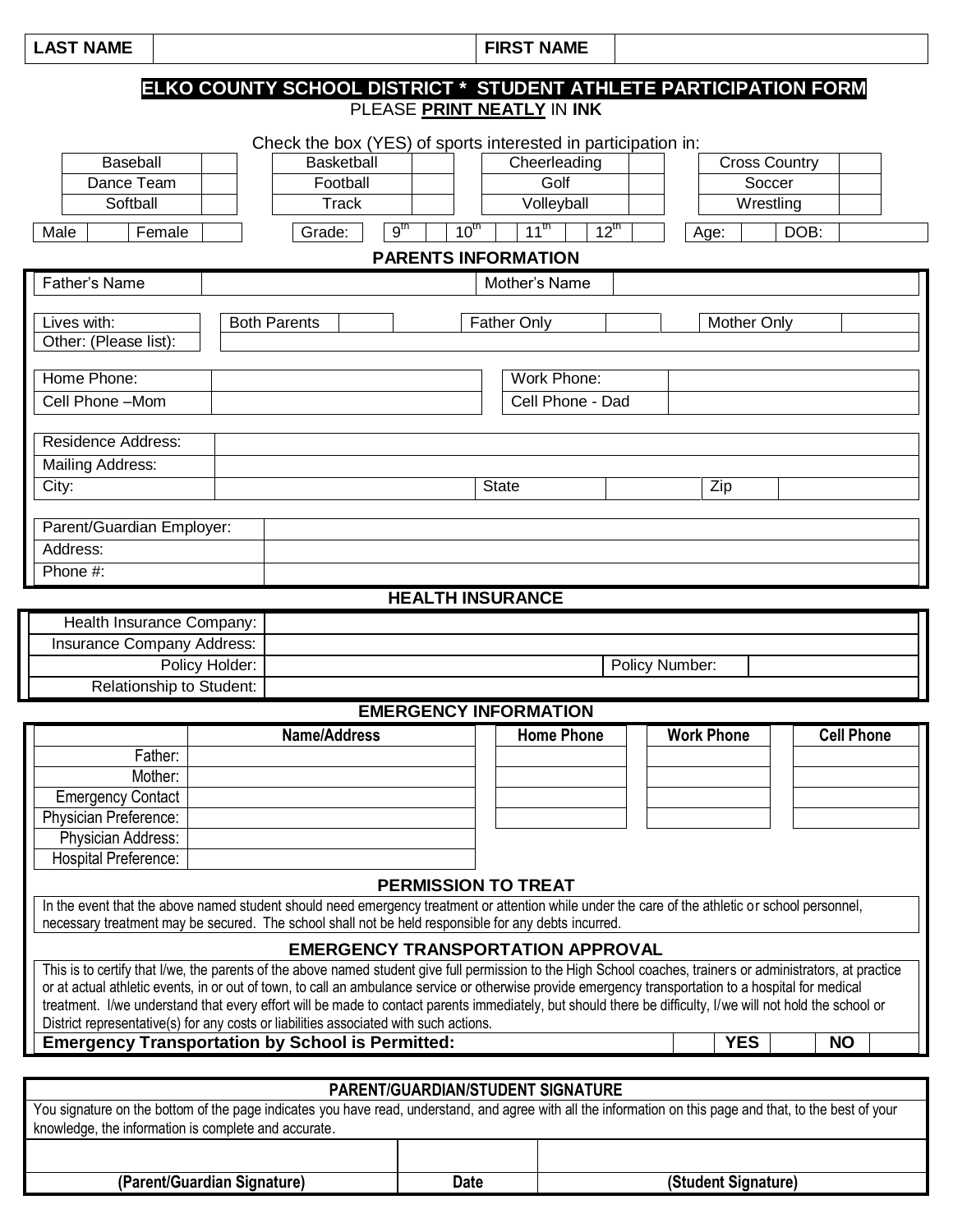**LAST NAME FIRST NAME**

ヿ

## **COACHES COPY** PLEASE **PRINT NEATLY** IN **INK**

|             | <b>Baseball</b>      | <b>Basketball</b>         |           | Cheerleading               |           |                    | <b>Cross Country</b> |
|-------------|----------------------|---------------------------|-----------|----------------------------|-----------|--------------------|----------------------|
|             | Dance Team           | <b>Football</b>           |           | Golf                       |           |                    | <b>Soccer</b>        |
|             | <b>Softball</b>      | Track                     |           | <b>Volleyball</b>          |           |                    | Wrestling            |
| <b>Male</b> | Female               | 9 <sup>th</sup><br>Grade: | $10^{th}$ | $11^{th}$                  | $12^{th}$ | Age:               | DOB:                 |
|             |                      |                           |           | <b>PARENTS INFORMATION</b> |           |                    |                      |
|             | <b>Father's Name</b> |                           |           | <b>Mother's Name</b>       |           |                    |                      |
|             |                      |                           |           |                            |           |                    |                      |
|             | Lives with:          | <b>Both Parents</b>       |           | <b>Father Only</b>         |           | <b>Mother Only</b> |                      |

|                                  | .                       |            |  |
|----------------------------------|-------------------------|------------|--|
| Other: (Please list):            |                         |            |  |
|                                  |                         |            |  |
| <b>Home Phone:</b>               | <b>Work Phone:</b>      |            |  |
| <b>Cell Phone-Mom</b>            | <b>Cell Phone - Dad</b> |            |  |
|                                  |                         |            |  |
| <b>Residence Address:</b>        |                         |            |  |
| <b>Mailing Address:</b>          |                         |            |  |
| City:                            | <b>State</b>            | <b>Zip</b> |  |
|                                  |                         |            |  |
| <b>Parent/Guardian Employer:</b> |                         |            |  |
| <b>Address:</b>                  |                         |            |  |
| Phone #:                         |                         |            |  |

### **HEALTH INSURANCE**

| <b>Health Insurance Company:</b>  |            |                       |  |
|-----------------------------------|------------|-----------------------|--|
| <b>Insurance Company Address:</b> |            |                       |  |
| <b>Policy Holder:</b>             |            | <b>Policy Number:</b> |  |
| <b>Relationship to Student:</b>   | Allergies: |                       |  |

### **EMERGENCY INFORMATION**

|                                                      |                                                                                                                                                                                                                                                                                                                                                                                                                                                                                                                                                                                | LIVILRULIVU I IIVI URIVATIUN             |                   |                   |            |                   |
|------------------------------------------------------|--------------------------------------------------------------------------------------------------------------------------------------------------------------------------------------------------------------------------------------------------------------------------------------------------------------------------------------------------------------------------------------------------------------------------------------------------------------------------------------------------------------------------------------------------------------------------------|------------------------------------------|-------------------|-------------------|------------|-------------------|
| Father:<br>Mother:                                   | <b>Name/Address</b>                                                                                                                                                                                                                                                                                                                                                                                                                                                                                                                                                            |                                          | <b>Home Phone</b> | <b>Work Phone</b> |            | <b>Cell Phone</b> |
| <b>Emergency Contact</b>                             |                                                                                                                                                                                                                                                                                                                                                                                                                                                                                                                                                                                |                                          |                   |                   |            |                   |
| <b>Physician Preference:</b>                         |                                                                                                                                                                                                                                                                                                                                                                                                                                                                                                                                                                                |                                          |                   |                   |            |                   |
| <b>Physician Address:</b>                            |                                                                                                                                                                                                                                                                                                                                                                                                                                                                                                                                                                                |                                          |                   |                   |            |                   |
| <b>Hospital Preference:</b>                          |                                                                                                                                                                                                                                                                                                                                                                                                                                                                                                                                                                                |                                          |                   |                   |            |                   |
|                                                      |                                                                                                                                                                                                                                                                                                                                                                                                                                                                                                                                                                                | <b>PERMISSION TO TREAT</b>               |                   |                   |            |                   |
|                                                      | In the event that the above named student should need emergency treatment or attention while under the care of the athletic or school personnel,<br>necessary treatment may be secured. The school shall not be held responsible for any debts incurred.                                                                                                                                                                                                                                                                                                                       |                                          |                   |                   |            |                   |
|                                                      |                                                                                                                                                                                                                                                                                                                                                                                                                                                                                                                                                                                | <b>EMERGENCY TRANSPORTATION APPROVAL</b> |                   |                   |            |                   |
|                                                      | This is to certify that I/we, the parents of the above named student give full permission to the High School coaches, trainers, or administrators, at practice<br>or at actual athletic events, in or out of town, to call an ambulance service or otherwise provide emergency transportation to a hospital for medical<br>treatment. I/we understand that every effort will be made to contact parents immediately, but should there be difficulty, I/we will not hold the school or<br>District representative(s) for any costs or liabilities associated with such actions. |                                          |                   |                   |            |                   |
|                                                      | <b>Emergency Transportation by School is Permitted:</b>                                                                                                                                                                                                                                                                                                                                                                                                                                                                                                                        |                                          |                   |                   | <b>YES</b> | <b>NO</b>         |
|                                                      |                                                                                                                                                                                                                                                                                                                                                                                                                                                                                                                                                                                | <b>PARENT/GUARDIAN/STUDENT SIGNATURE</b> |                   |                   |            |                   |
| knowledge, the information is complete and accurate. | You signature on the bottom of the page indicates you have read, understand, and agree with all the information on this page and that, to the best of your                                                                                                                                                                                                                                                                                                                                                                                                                     |                                          |                   |                   |            |                   |
|                                                      |                                                                                                                                                                                                                                                                                                                                                                                                                                                                                                                                                                                |                                          |                   |                   |            |                   |
|                                                      |                                                                                                                                                                                                                                                                                                                                                                                                                                                                                                                                                                                |                                          |                   |                   |            |                   |

**(Parent/Guardian Signature) Date (Student Signature)**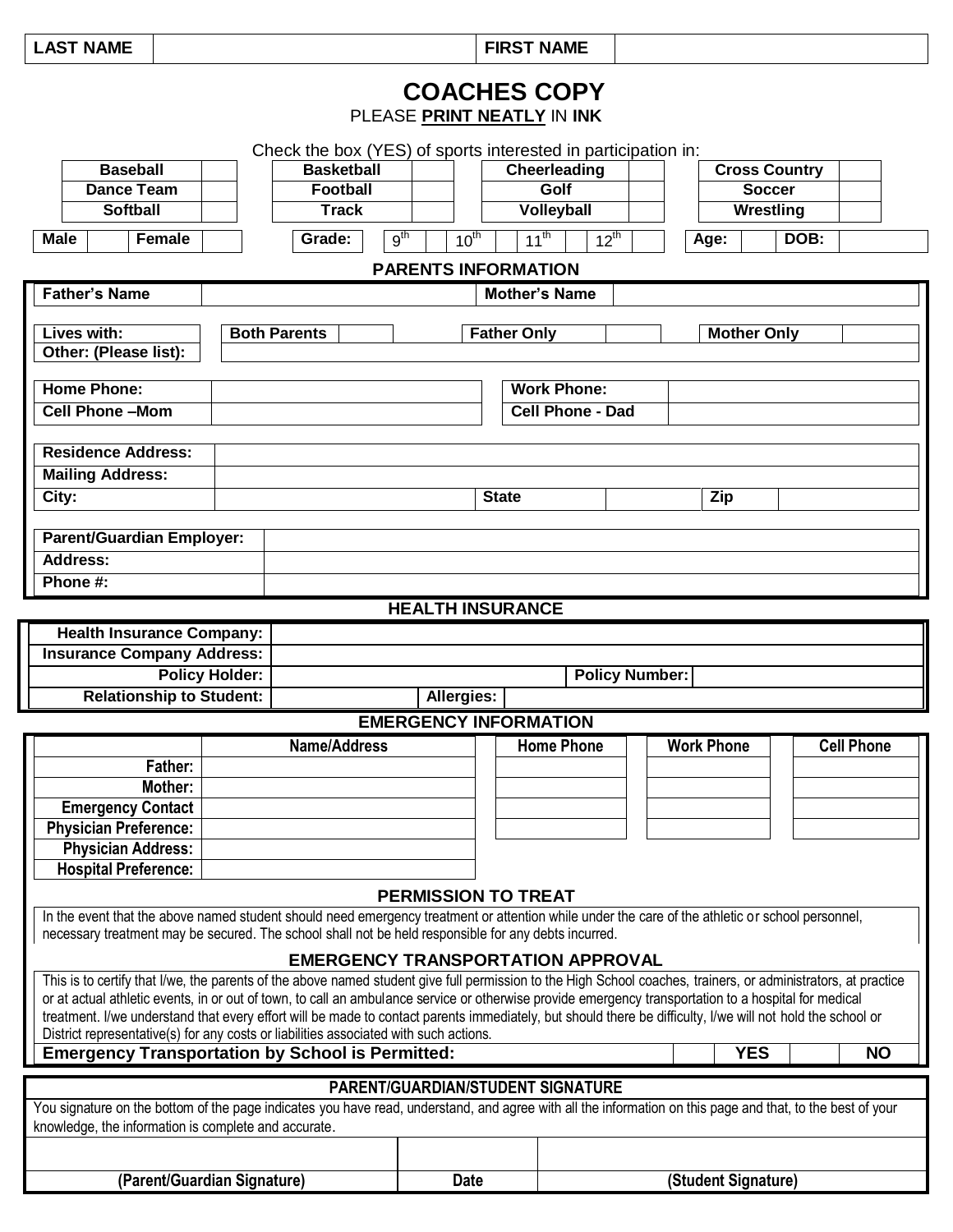## **FORM B – NIAA PRE-PARTICIPATION HISTORY FORM**

|        | <b>History</b>                                                                                                                          |                            |                                                                           |                                                                                                                   |      | Date of Exam: |            |     |  |
|--------|-----------------------------------------------------------------------------------------------------------------------------------------|----------------------------|---------------------------------------------------------------------------|-------------------------------------------------------------------------------------------------------------------|------|---------------|------------|-----|--|
| Name:  |                                                                                                                                         |                            |                                                                           | Sex:                                                                                                              | Age: | DOB:          |            |     |  |
| Grade: |                                                                                                                                         | School:                    |                                                                           | Sport(s)                                                                                                          |      |               |            |     |  |
|        | Address:                                                                                                                                |                            |                                                                           | Phone:                                                                                                            |      |               |            |     |  |
|        |                                                                                                                                         | Personal Physician:        |                                                                           |                                                                                                                   |      |               |            |     |  |
|        |                                                                                                                                         | <b>Emergency Contact:</b>  |                                                                           |                                                                                                                   |      |               |            |     |  |
|        | Relationship:                                                                                                                           |                            |                                                                           | Phone: (H)                                                                                                        |      | (W)           |            |     |  |
|        |                                                                                                                                         |                            |                                                                           | <b>EXPLAIN "YES" ANSWER BELOW</b><br><b>CIRCLE QUESTIONS YOU DON'T KNOW THE ANSWER TO.</b>                        |      |               |            |     |  |
|        |                                                                                                                                         | <b>QUESTION</b>            |                                                                           |                                                                                                                   |      |               | <b>YES</b> | NO. |  |
| 1.     |                                                                                                                                         |                            |                                                                           | Do you have a chronic medical condition (asthma, diabetes, high blood pressure, etc)?                             |      |               |            |     |  |
| 2.     |                                                                                                                                         |                            | Have you ever been hospitalized overnight?                                |                                                                                                                   |      |               |            |     |  |
|        |                                                                                                                                         |                            |                                                                           |                                                                                                                   |      |               |            |     |  |
| 3.     |                                                                                                                                         |                            |                                                                           | Are you currently taking any prescription or non-prescription (over-the-counter) medications or pills or using an |      |               |            |     |  |
|        | inhaler?                                                                                                                                |                            |                                                                           |                                                                                                                   |      |               |            |     |  |
| 4.     |                                                                                                                                         |                            |                                                                           | Do you have any allergies (for example, to pollen, medicine, food, or stinging insect)?                           |      |               |            |     |  |
|        |                                                                                                                                         |                            |                                                                           |                                                                                                                   |      |               |            |     |  |
|        |                                                                                                                                         |                            | a Have you passed out or been dizzy during exercise?                      |                                                                                                                   |      |               |            |     |  |
|        | b. Have you had chest pain (or pressure) with exercise?                                                                                 |                            |                                                                           |                                                                                                                   |      |               |            |     |  |
|        |                                                                                                                                         |                            |                                                                           |                                                                                                                   |      |               |            |     |  |
|        |                                                                                                                                         |                            |                                                                           | c. Have you had excessive unexplained shortness of breath or fatigue with exercise?                               |      |               |            |     |  |
| 5.     | d. Is there a family history of premature death or morbidity from cardiovascular disease in a relative younger than<br>age 50?          |                            |                                                                           |                                                                                                                   |      |               |            |     |  |
|        | e. Is there any history in your family of hypertrophic cardiomyopathy, dilated cardiomyopathy long QT syndrome or<br>Marfan's syndrome? |                            |                                                                           |                                                                                                                   |      |               |            |     |  |
|        | f. Has a physician denied or restricted your participation in sports for any heart problem?                                             |                            |                                                                           |                                                                                                                   |      |               |            |     |  |
|        |                                                                                                                                         |                            |                                                                           |                                                                                                                   |      |               |            |     |  |
| 6.     |                                                                                                                                         |                            |                                                                           | Do you have any current skin problems (for example, itching, rashes, acne, warts, fungus or blisters)?            |      |               |            |     |  |
|        |                                                                                                                                         |                            | a. Have you had a head injury or concussion?                              |                                                                                                                   |      |               |            |     |  |
|        | b. Have you been knocked out, become unconscious, or lost your memory?                                                                  |                            |                                                                           |                                                                                                                   |      |               |            |     |  |
|        |                                                                                                                                         |                            |                                                                           |                                                                                                                   |      |               |            |     |  |
| 7.     |                                                                                                                                         | c. Have you had a seizure? |                                                                           |                                                                                                                   |      |               |            |     |  |
|        |                                                                                                                                         |                            | d. Do you have frequent or severe headaches?                              |                                                                                                                   |      |               |            |     |  |
|        |                                                                                                                                         |                            |                                                                           |                                                                                                                   |      |               |            |     |  |
|        | e. Have you had numbness or tingling in your arms, hands, legs, or feet?                                                                |                            |                                                                           |                                                                                                                   |      |               |            |     |  |
| 8.     |                                                                                                                                         |                            | Have you become ill from exercising in the heat?                          |                                                                                                                   |      |               |            |     |  |
|        |                                                                                                                                         |                            |                                                                           |                                                                                                                   |      |               |            |     |  |
| 9.     |                                                                                                                                         |                            | Do you cough, wheeze, or have trouble breathing during or after activity? |                                                                                                                   |      |               |            |     |  |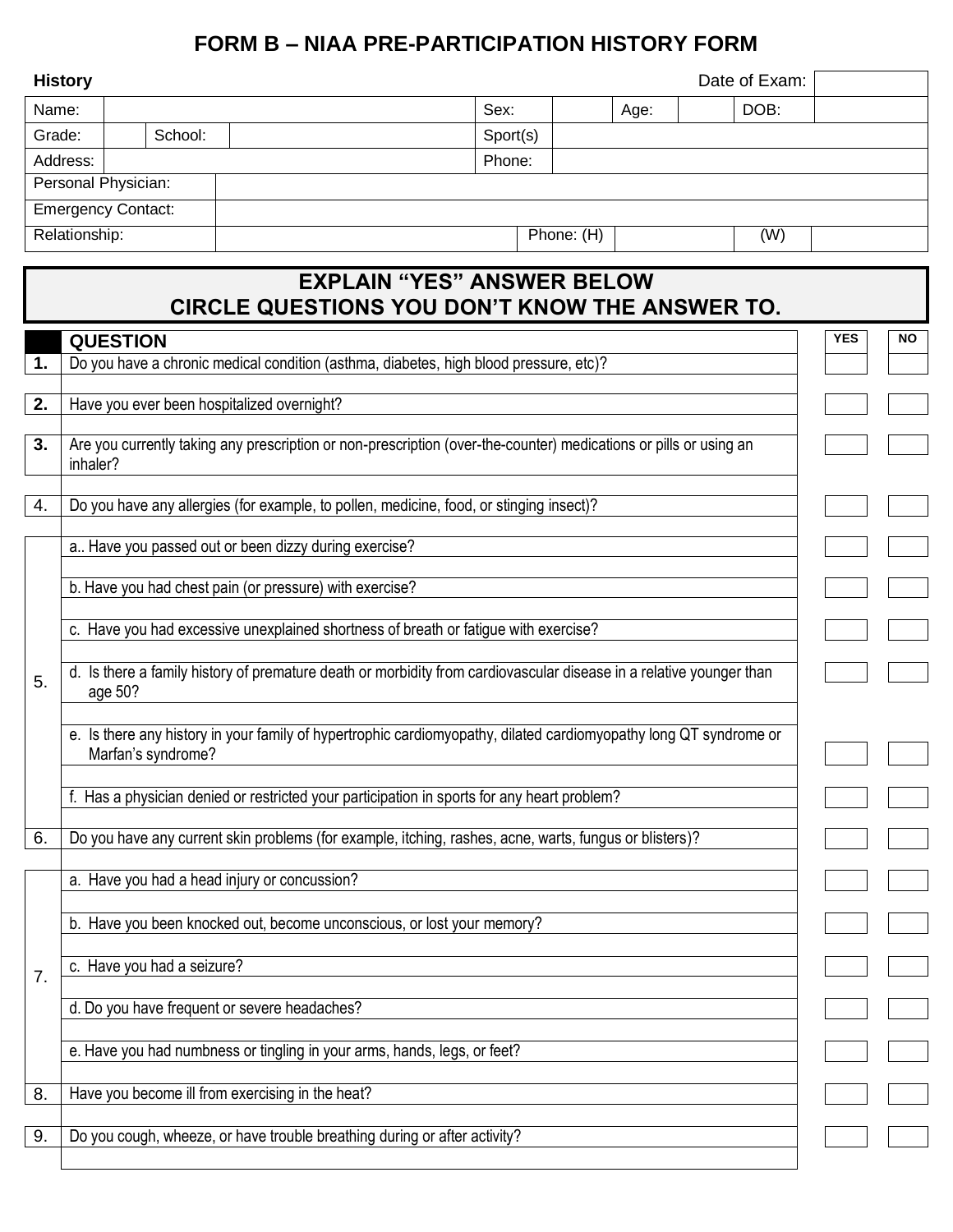|     | <b>QUESTIONS (CONT'D)</b>                                                                                   |                   |                                                                                                                    | <b>YES</b> | <b>NO</b> |  |  |  |
|-----|-------------------------------------------------------------------------------------------------------------|-------------------|--------------------------------------------------------------------------------------------------------------------|------------|-----------|--|--|--|
|     |                                                                                                             |                   | a. Do you use any special protective or corrective equipment or devices that aren't usually used for your sport or |            |           |  |  |  |
|     | position (for example: knee brace, special neck roll, foot orthotics, retainer on your teeth, hearing aid)? |                   |                                                                                                                    |            |           |  |  |  |
| 10. | b. Are you missing an eye, kidney, testicle or ovary?                                                       |                   |                                                                                                                    |            |           |  |  |  |
|     |                                                                                                             |                   |                                                                                                                    |            |           |  |  |  |
|     | a. Have you had any problems with your eyes or vision?                                                      |                   |                                                                                                                    |            |           |  |  |  |
| 11. |                                                                                                             |                   |                                                                                                                    |            |           |  |  |  |
|     | b. Do you wear glasses, contacts, or protective eyewear?                                                    |                   |                                                                                                                    |            |           |  |  |  |
|     | a. Have you had any problems with pain or swelling in muscles, tendons, bones, or joints?                   |                   |                                                                                                                    |            |           |  |  |  |
|     |                                                                                                             |                   |                                                                                                                    |            |           |  |  |  |
|     | b. If yes, check appropriate item and explain below.                                                        |                   |                                                                                                                    |            |           |  |  |  |
|     | Head                                                                                                        | Elbow             | Hip                                                                                                                |            |           |  |  |  |
| 12. | <b>Neck</b>                                                                                                 | Forearm           | Thigh                                                                                                              |            |           |  |  |  |
|     | <b>Back</b>                                                                                                 | Wrist             | Knee                                                                                                               |            |           |  |  |  |
|     | Chest                                                                                                       | Hand              | Shin/Calf                                                                                                          |            |           |  |  |  |
|     | Shoulder<br>Upper Arm                                                                                       | Finger(s)<br>Foot | Ankle<br>Toe(s)                                                                                                    |            |           |  |  |  |
|     |                                                                                                             |                   |                                                                                                                    |            |           |  |  |  |
| 13. | Are you actively trying to gain or lose weight?                                                             |                   |                                                                                                                    |            |           |  |  |  |
|     |                                                                                                             |                   |                                                                                                                    |            |           |  |  |  |
| 14. | Would you like to talk to someone about stress, anger, depression, or other issues?                         |                   |                                                                                                                    |            |           |  |  |  |
|     |                                                                                                             |                   |                                                                                                                    |            |           |  |  |  |
|     | Record the dates of your most recent immunizations (shots) for:                                             |                   |                                                                                                                    |            |           |  |  |  |
| 15. | <b>Tetanus</b><br><b>Hepatitis B</b>                                                                        |                   | Measles<br><b>Chicken Pox</b>                                                                                      |            |           |  |  |  |
|     |                                                                                                             |                   |                                                                                                                    |            |           |  |  |  |

|     | <b>FEMALES ONLY</b>                                                                     | <b>Date/Number</b> |
|-----|-----------------------------------------------------------------------------------------|--------------------|
|     | When was your first menstrual period?                                                   |                    |
|     |                                                                                         |                    |
|     | When was your most recent menstrual period?                                             |                    |
|     |                                                                                         |                    |
| 16. | How much time do you usually have from the start of one period to the start of another? |                    |
|     |                                                                                         |                    |
|     | How many periods have you had in the last year?                                         |                    |
|     |                                                                                         |                    |
|     | What was the longest time between periods in the last year?                             |                    |
|     |                                                                                         |                    |

|                   | <b>EXPLAIN "YES" ANSWERS HERE:</b> |                    |  |
|-------------------|------------------------------------|--------------------|--|
| <b>QUESTION #</b> |                                    | <b>EXPLANATION</b> |  |
|                   |                                    |                    |  |
|                   |                                    |                    |  |
|                   |                                    |                    |  |
|                   |                                    |                    |  |
|                   |                                    |                    |  |
|                   |                                    |                    |  |
|                   |                                    |                    |  |
|                   |                                    |                    |  |

| <b>SIGNATURES (ATHLETE AND PARENT/GUARDIAN)</b>                                                             |  |                                                       |  |  |  |  |  |  |  |
|-------------------------------------------------------------------------------------------------------------|--|-------------------------------------------------------|--|--|--|--|--|--|--|
| hereby state that, to the best of my knowledge, my answers to the above questions are complete and correct. |  |                                                       |  |  |  |  |  |  |  |
|                                                                                                             |  |                                                       |  |  |  |  |  |  |  |
|                                                                                                             |  |                                                       |  |  |  |  |  |  |  |
| Signature of Athlete                                                                                        |  | Signature of Parent/Guardian<br>Date                  |  |  |  |  |  |  |  |
| Residency/Custody Statement and the Information                                                             |  | ATHLETIC REGULATIONS AGREEMENT AND ASSUMPTION OF RISK |  |  |  |  |  |  |  |
| High School?<br>Date entered                                                                                |  |                                                       |  |  |  |  |  |  |  |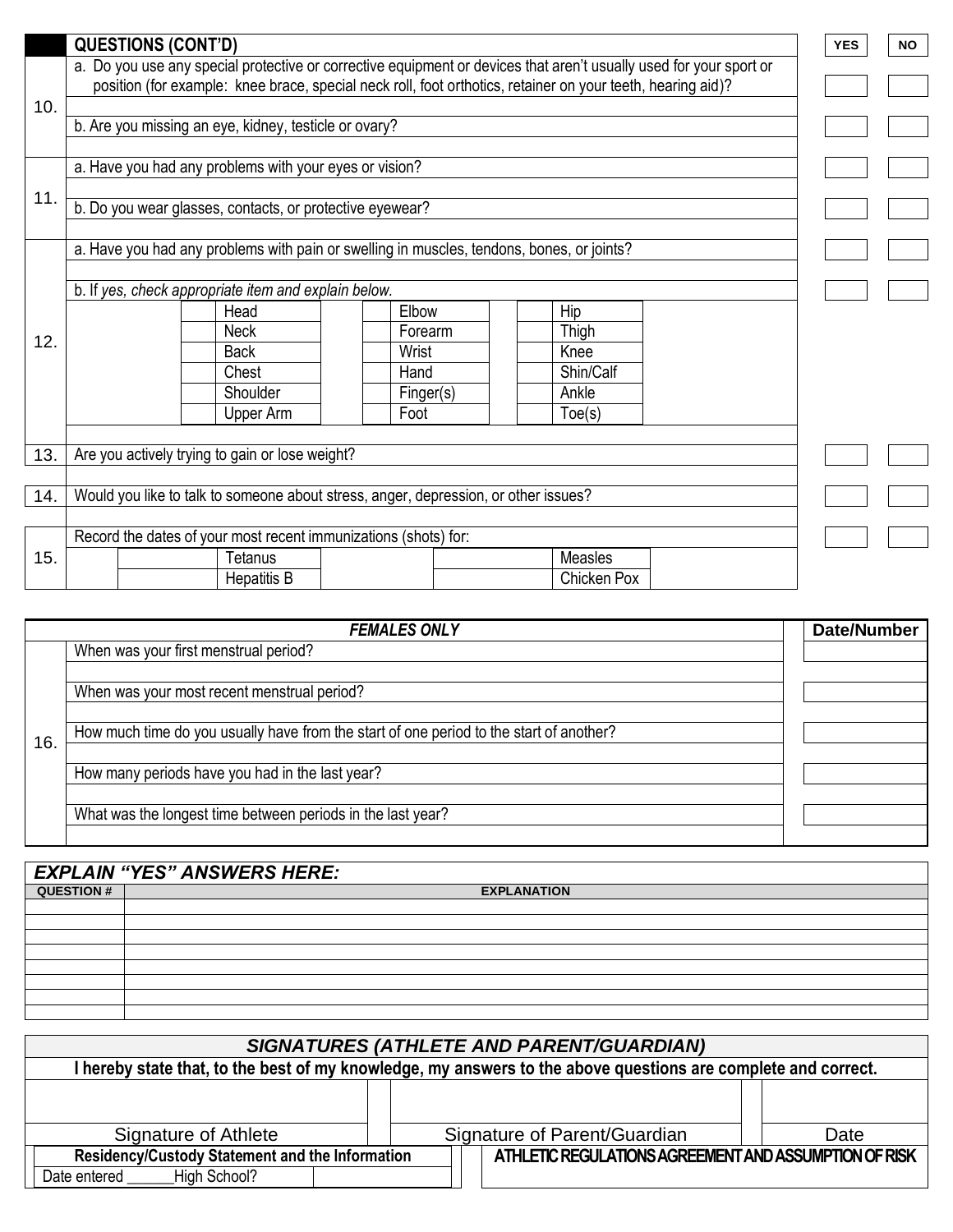| Date entered 9th Grade?                                                         |            |     |  |
|---------------------------------------------------------------------------------|------------|-----|--|
| Age: (When entered 9th Grade)                                                   |            |     |  |
| Please answer the following questions?                                          |            |     |  |
| Is your son/daughter transferring from                                          | <b>YES</b> | ΝO  |  |
| another school?                                                                 |            |     |  |
| If "Yes", name of school:                                                       |            |     |  |
|                                                                                 |            |     |  |
| Was your son/daughter or any member of                                          | <b>YES</b> | NO. |  |
| your family recruited by any member of<br>the faculty or coaching staff for the |            |     |  |
| purpose of participation in athletics?                                          |            |     |  |
|                                                                                 |            |     |  |

| Parent<br><b>Initials</b>                      | <b>Student</b><br><b>Initials</b>                                           | <b>Explanation</b>                                                                                                                              |  |  |  |  |  |  |  |
|------------------------------------------------|-----------------------------------------------------------------------------|-------------------------------------------------------------------------------------------------------------------------------------------------|--|--|--|--|--|--|--|
|                                                |                                                                             | We understand that we must live in the attendance                                                                                               |  |  |  |  |  |  |  |
|                                                |                                                                             | area of our school in order for our student to be                                                                                               |  |  |  |  |  |  |  |
|                                                |                                                                             | eligible for athletics. Exceptions may be made for a                                                                                            |  |  |  |  |  |  |  |
|                                                |                                                                             | continuing student with a zone variance.<br>We understand falsification of any portion of the                                                   |  |  |  |  |  |  |  |
|                                                |                                                                             | Athletic Registration may result in permanent loss                                                                                              |  |  |  |  |  |  |  |
|                                                |                                                                             | of athletic eligibility for the remaining years of this                                                                                         |  |  |  |  |  |  |  |
|                                                |                                                                             | student's high school education as well as                                                                                                      |  |  |  |  |  |  |  |
|                                                |                                                                             | forfeiture of any events in which this student was                                                                                              |  |  |  |  |  |  |  |
|                                                |                                                                             | a participate                                                                                                                                   |  |  |  |  |  |  |  |
|                                                |                                                                             | Forfeitures of games has a serious effect on all                                                                                                |  |  |  |  |  |  |  |
|                                                |                                                                             | members of a team. Final standings are impacted<br>and league, region and state championships may be                                            |  |  |  |  |  |  |  |
|                                                |                                                                             | Tost                                                                                                                                            |  |  |  |  |  |  |  |
| We understand that student must reside with a  |                                                                             |                                                                                                                                                 |  |  |  |  |  |  |  |
| parent/quardian in the attendance zone of this |                                                                             |                                                                                                                                                 |  |  |  |  |  |  |  |
|                                                | school as listed on the Athletic Handbook failure                           |                                                                                                                                                 |  |  |  |  |  |  |  |
|                                                |                                                                             | to do so is considered an attempt to circumvent                                                                                                 |  |  |  |  |  |  |  |
|                                                | residency policies and may result in loss of<br>eligibility and forfeiture. |                                                                                                                                                 |  |  |  |  |  |  |  |
|                                                |                                                                             | We understand that if we move to another attendance                                                                                             |  |  |  |  |  |  |  |
|                                                |                                                                             | zone, we must entirely abandon our former residence                                                                                             |  |  |  |  |  |  |  |
|                                                |                                                                             | in order for our student to be eligible for high school                                                                                         |  |  |  |  |  |  |  |
|                                                |                                                                             | athletics in the new zone.                                                                                                                      |  |  |  |  |  |  |  |
|                                                |                                                                             | We understand that if someone other than a<br>parent is a guardian, he/she must be court<br>appointed by a judge in order for the student to be |  |  |  |  |  |  |  |
|                                                |                                                                             | athletically eligible. Notarized guardianship and                                                                                               |  |  |  |  |  |  |  |
|                                                |                                                                             | parent appointed guardianship are not accepted                                                                                                  |  |  |  |  |  |  |  |
|                                                |                                                                             | for athletic eligibility.                                                                                                                       |  |  |  |  |  |  |  |
|                                                |                                                                             | We understand that if a parent or guardian is married,                                                                                          |  |  |  |  |  |  |  |
|                                                |                                                                             | separated or divorced, there must be court appointed                                                                                            |  |  |  |  |  |  |  |
|                                                |                                                                             | custody given by a judge for their student to be eligible                                                                                       |  |  |  |  |  |  |  |
|                                                |                                                                             | for athletics.                                                                                                                                  |  |  |  |  |  |  |  |
|                                                |                                                                             | If student dose not reside with parent, supply the following information:                                                                       |  |  |  |  |  |  |  |
| 1 <sub>1</sub>                                 | How long has the student resided with this person?                          |                                                                                                                                                 |  |  |  |  |  |  |  |
| 2.                                             |                                                                             | Is this person a court appointed legal guardian?                                                                                                |  |  |  |  |  |  |  |
|                                                | If Yes, a certified copy of the court order is required.                    |                                                                                                                                                 |  |  |  |  |  |  |  |

| <b>NOTARY SIGNATURE AND STAMP</b>                                                                                                                   |            |  |  |  |  |  |  |  |
|-----------------------------------------------------------------------------------------------------------------------------------------------------|------------|--|--|--|--|--|--|--|
| State of:                                                                                                                                           | County of: |  |  |  |  |  |  |  |
| On (Date):                                                                                                                                          | Year:      |  |  |  |  |  |  |  |
|                                                                                                                                                     |            |  |  |  |  |  |  |  |
| <b>Parent(s) Name</b><br>Personally appeared before me, to be the signer of the<br>above document and he/she acknowledges that he/she<br>signed it. |            |  |  |  |  |  |  |  |

The administration of this high school recognizes most parents and students abide by athletic eligibility and residency policies. It is our intent to educate parents and students as well as protect those who follow the regulations. Your awareness of some of the more significant policies and assistance in maintaining an effective and respected athletic program will benefit everyone associated with the programs of our schools. As a result, the signatures below indicate that:

- 1. I agree to the participation of the aforementioned student in the programs provided by this school. I consent to practice sessions and travel to and from the programs. I also agree to emergency treatment as deemed necessary by the program authorities.
- 2. The terms hereof shall serve as a release and assumption of risk for me, my heirs, estate, executor, administrator, assignees, and for members of my family.
- 3. I have read and understand the rules and regulations set forth in the Parent-Athlete Handbook and attest that to the best of my knowledge and ability I have conformed to all rules and regulations of the Nevada Interscholastic Activities, the Elko County School District and my High School. The signatures below also indicate that I have been read and understand the following items related to the Parent Athlete Handbook:
	- a. Rules and Regulations of Parents and Athletes
	- b. Insurance coverage and ImPact Concussion Management
	- c. NIAA Residency Regulations
	- d. NIAA Participation Regulations
	- e. Off Season Sport/Conditioning e. Ott – Season Sport/Co<br>f. Additional Information
	-
	- g. ECSD Eligibility Regulations to Represent the School
	- Contact Information

#### **ELECTION NOT TO USE FOOTBALL KNEE BRACE AND RELEASE**

|                     | Acknowledges that football knee braces are thought by<br>some to prevent injuries to player wearing the brace.              |
|---------------------|-----------------------------------------------------------------------------------------------------------------------------|
| Parent<br>Initials  | Nevertheless, the undersigned elects against wearing of a<br>football knee brace by the child AND,                          |
|                     | <b>Releases</b> Elko County School District coaches, volunteers,<br>employees and all members of the Board of Trustees from |
| Student<br>Initials | all claims, suits, damages, and liability for injury for the Child as a result of not wearing a football knee brace.        |
|                     |                                                                                                                             |

**Your signature below indicates that you acknowledge that football, soccer, wrestling and pole vaulting are violent contact sports that involve even greater risk of injury than other sports.**

#### **NEVADA INTERSCHOLASTIC ACTIVITIES ASSOCIATION PARTICIPATION AGREEMENT**

I hereby certify that I have read and understand the eligibility guidelines and make application for permission to participate in the interscholastic activities program, which is sponsored by Elko County School District and the Nevada Interscholastic Activities Association. I understand that participation in interscholastic activities is a privilege and not a right and therefore waive rights to any appeal. I understand that my signature is an acknowledgement and agreement to abide with NIAA regulation 2080.0304 sportsmanship, ethics, prohibited conduct and behavior. I understand that if I am ejected or involved in a fight or physical altercation, prior to, during or after a NIAA sanctioned event, I will be suspended for a minimum of the next scheduled contest without an appeal. I also understand that my involvement in a fight or physical altercation before, during or after a NIAA sanctioned event could result in a forfeiture of the game, contest or meet for my team.

|           | <b>NOTARY SIGNATURE AND STAMP</b>                                                                                                | <b>PARENT/STUDENT SIGNATURE</b>                                                                                    |  |  |  |  |  |
|-----------|----------------------------------------------------------------------------------------------------------------------------------|--------------------------------------------------------------------------------------------------------------------|--|--|--|--|--|
| State of: | County of:                                                                                                                       | Your signature on this page indicates you have read,<br>understand and agree with all of the information contained |  |  |  |  |  |
| n (Date): | Year:                                                                                                                            | within this page. Also, that to the best of your knowledge,<br>the information contained within this document is   |  |  |  |  |  |
|           |                                                                                                                                  | complete and accurate.                                                                                             |  |  |  |  |  |
|           | <b>Parent(s) Name</b><br>rsonally appeared before me, to be the signer of the<br>ve document and he/she acknowledges that he/she | <b>Parent Signature</b>                                                                                            |  |  |  |  |  |
| ned it.   |                                                                                                                                  | <b>Student Signature</b>                                                                                           |  |  |  |  |  |
|           |                                                                                                                                  | <b>Date</b>                                                                                                        |  |  |  |  |  |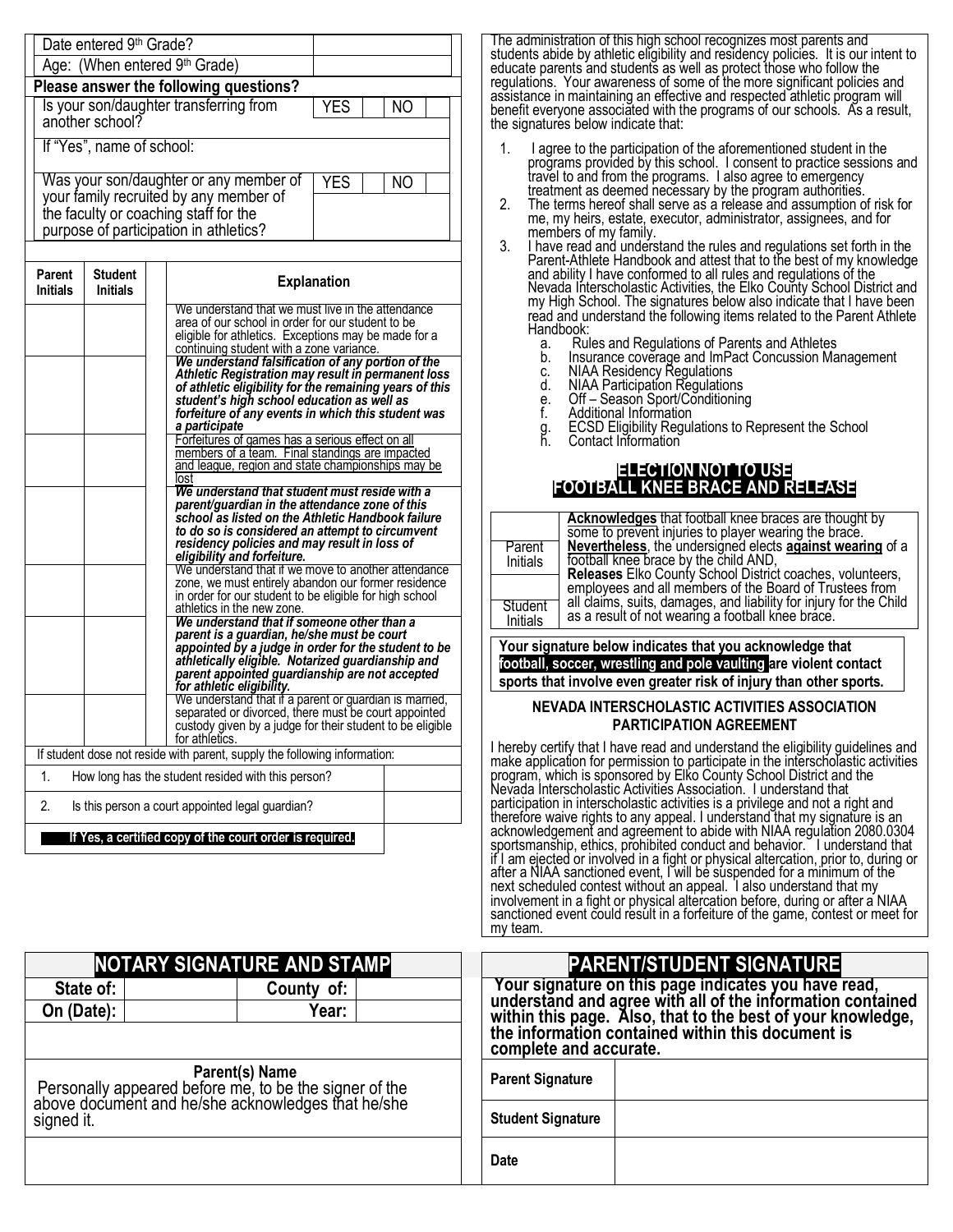## **FORM D – HEALTH PRACTITIONER, please refer to the letter and references provided on FORM C. NIAA PRE-PARTICIPATION PHYSICAL EVALUATION**

(Physical to be completed during an athlete's first and third year of participation)

### **Physical Examination Physical Examination**

| Name:   |       |        |        |                       |     |    |  | Date of Birth: |       |           |  |         |  |  |
|---------|-------|--------|--------|-----------------------|-----|----|--|----------------|-------|-----------|--|---------|--|--|
| Height  |       | Weight |        | % Body Fat (Optional) |     |    |  | Pulse:         |       | <b>BP</b> |  |         |  |  |
| Vision: | R 20/ |        | $-20/$ | Corrected             | Yes | No |  | Pupils:        | Equal |           |  | Unequal |  |  |

| <b>MEDICAL</b>                       | <b>NORMAL</b> | <b>ABNORMAL</b> | <b>EXPLAIN</b> | <b>INITIALS</b> |
|--------------------------------------|---------------|-----------------|----------------|-----------------|
|                                      | /ABSENT       | <b>FINDINGS</b> |                |                 |
| Appearance                           |               |                 |                |                 |
| Eyes/Ears/Nose/Throat                |               |                 |                |                 |
| Lymph Nodes                          |               |                 |                |                 |
| Lungs                                |               |                 |                |                 |
| Abdomen                              |               |                 |                |                 |
| Genitalia (Males Only)               |               |                 |                |                 |
| Skin                                 |               |                 |                |                 |
| <b>CARDIOVASCULAR</b>                |               |                 |                |                 |
| Murmur that Increases from Supine to |               |                 |                |                 |
| Standing                             |               |                 |                |                 |
| Systolic murmur Greater than II/VI   |               |                 |                |                 |
| Any Diastolic Murmur                 |               |                 |                |                 |
| Radial & Femoral Pulses              |               |                 |                |                 |
| MUSCULOSKELETAL                      |               |                 |                |                 |
| Neck                                 |               |                 |                |                 |
| <b>Back</b>                          |               |                 |                |                 |
| Shoulder/Arm                         |               |                 |                |                 |
| Elbow/Forearm                        |               |                 |                |                 |
| Wrist/Hand                           |               |                 |                |                 |
| Hip/Thigh                            |               |                 |                |                 |
| Knee                                 |               |                 |                |                 |
| Leg/Ankle                            |               |                 |                |                 |
| Foot                                 |               |                 |                |                 |
| Stigmata of Marfan's Syndrome        |               |                 |                |                 |

## **CLEARANCE**

**CLEARED:** Cleared after completing evaluation/rehabilitation for:

| <b>NOT CLEARED FOR:</b> | <b>DEACON</b> |
|-------------------------|---------------|
| Кe<br>າdatior           |               |
|                         |               |

## **PHYSICIAN SIGNATURE**

| Name of Physician (print/type)                                                                                                                                                                                                                     |        |      |  | Phone: |     |  |  |  |  |
|----------------------------------------------------------------------------------------------------------------------------------------------------------------------------------------------------------------------------------------------------|--------|------|--|--------|-----|--|--|--|--|
| Address:                                                                                                                                                                                                                                           |        |      |  |        |     |  |  |  |  |
|                                                                                                                                                                                                                                                    | Street | City |  | State  | ∠ip |  |  |  |  |
| qualified to perform NIAA Pre-Participation<br>hereby certify that I am a licensed<br>Evaluations, and that on the date set forth below, I performed all aspects of the NIAA Pre-Participation Evaluation on the above student. This student meets |        |      |  |        |     |  |  |  |  |
| all physical examination requirements for participation in NIAA sanctioned sports.                                                                                                                                                                 |        |      |  |        |     |  |  |  |  |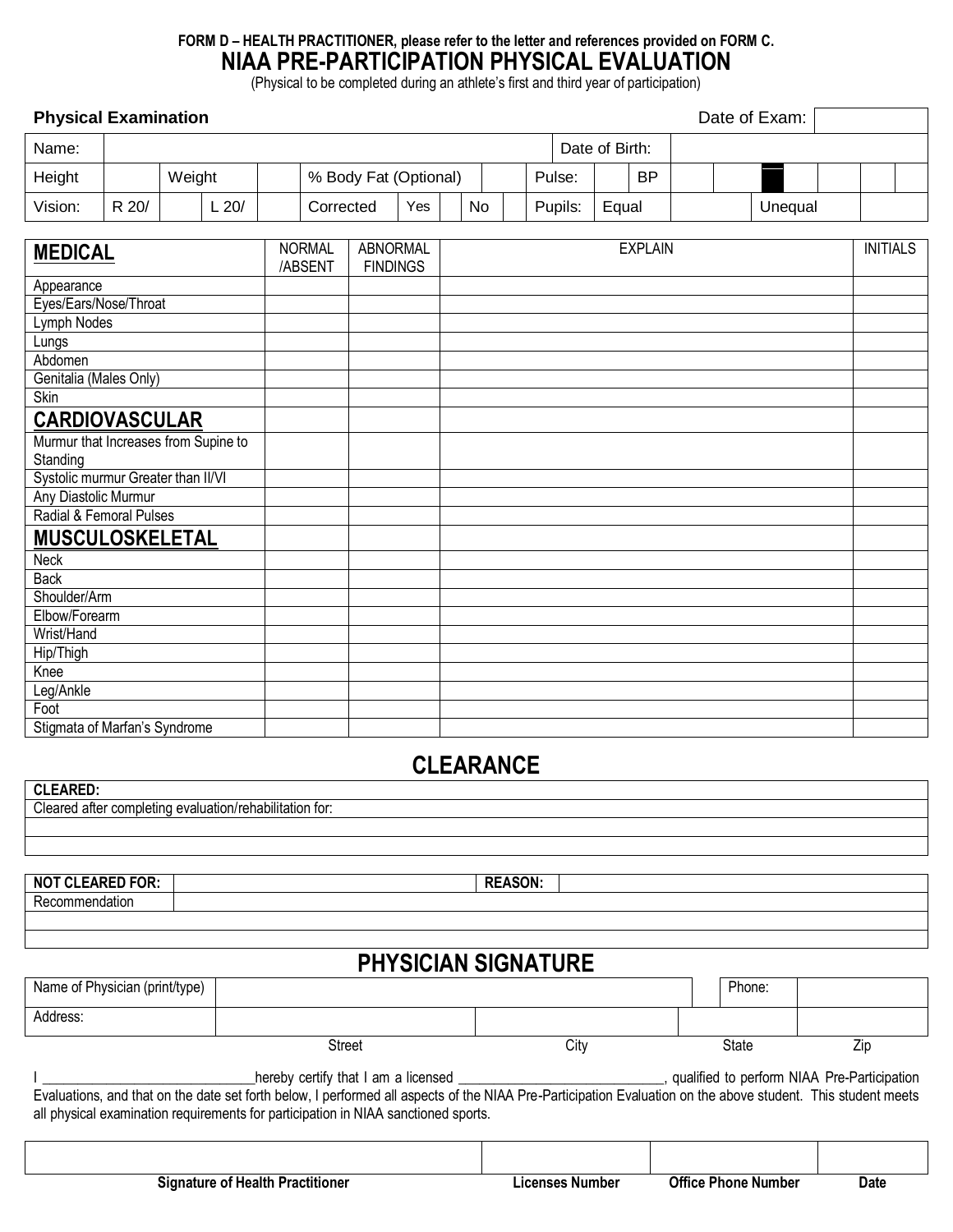## **FORM E – NIAA HEALTH QUESTIONNAIRE/INTERIM FORM FOR SOPHOMORES, SENIORS and NEW STUDENTS**

## **This evaluation should be completed ONLY if you have a physical on file from last year.**

This evaluation is only to determine readiness for sports participation. It should not be used as a substitute for regular health maintenance examinations. A positive response to any of the following questions requires a medical examination before activity can resume.

| Name:                                        |  | Age:   |        | Grade: | Date: |  |
|----------------------------------------------|--|--------|--------|--------|-------|--|
| Address:                                     |  | Phone: |        |        |       |  |
| Sport:                                       |  |        |        |        |       |  |
| Date of Last Complete Sports Physical (PPE): |  |        | Where: |        |       |  |

### **SINCE YOUR LAST COMPLETE PREPARTICIPATION EXAM (PPE):**

|    | <b>QUESTION</b>                                                                                                                                                                                                                                | <b>YES</b> | <b>NO</b> |
|----|------------------------------------------------------------------------------------------------------------------------------------------------------------------------------------------------------------------------------------------------|------------|-----------|
| 1. | Have you had a medical illness or injury that required you to visit a physician and miss FIVE or more consecutive<br>days of school or sports?                                                                                                 |            |           |
|    |                                                                                                                                                                                                                                                |            |           |
| 2. | Have you ever been hospitalized overnight?                                                                                                                                                                                                     |            |           |
|    |                                                                                                                                                                                                                                                |            |           |
|    | a. Have you passed out or been dizzy during exercise?                                                                                                                                                                                          |            |           |
|    | b. Have you had chest pain (or pressure) with exercise?                                                                                                                                                                                        |            |           |
|    | c. Have you had excessive unexplained shortness of breath or fatigue with exercise?                                                                                                                                                            |            |           |
| 3. | d. Is there a family history of premature death or morbidity from cardiovascular disease in a relative younger than<br>age 50?                                                                                                                 |            |           |
|    | e. Is there any history in your family of hypertrophic cardiomyopathy, dilated cardiomyopathy long QT syndrome or<br>Marfan's syndrome?                                                                                                        |            |           |
|    | a. Have you had a head injury or concussion?                                                                                                                                                                                                   |            |           |
|    | b. Have you been knocked out, become unconscious, or lost your memory?                                                                                                                                                                         |            |           |
| 4. | c. Have you had a seizure?                                                                                                                                                                                                                     |            |           |
|    | d. Do you have frequent or severe headaches?                                                                                                                                                                                                   |            |           |
|    | e. Have you had numbness or tingling in your arms, hands, legs, or feet?                                                                                                                                                                       |            |           |
| 5. | Have you become sick from exercising in the heat?                                                                                                                                                                                              |            |           |
|    |                                                                                                                                                                                                                                                |            |           |
| 6. | Do you cough, wheeze, or have trouble breathing during or after activity?                                                                                                                                                                      |            |           |
| 7. | Have you started requiring any special protective or corrective equipment or devices that aren't usually used for<br>your sport or position (for example, knee brace, special neck roll, foot orthotics, retainer on your teeth, hearing aid)? |            |           |
| 8. | a. Have you had any problems with your eyes or vision?                                                                                                                                                                                         |            |           |
|    |                                                                                                                                                                                                                                                |            |           |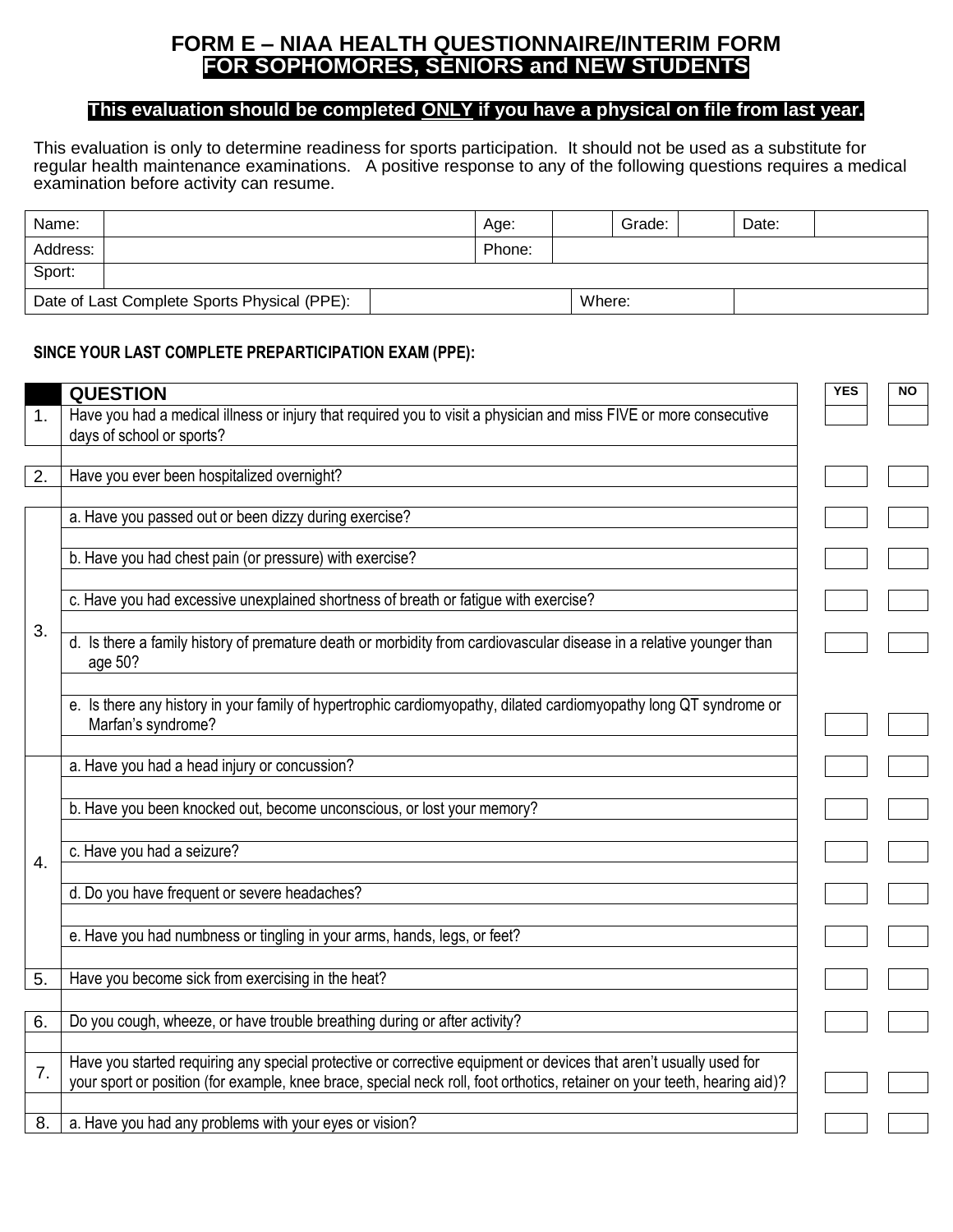|     | <b>QUESTIONS Continued</b> |                                                      |           |                                                                                                               | <b>YES</b> | <b>NO</b> |
|-----|----------------------------|------------------------------------------------------|-----------|---------------------------------------------------------------------------------------------------------------|------------|-----------|
| 9.  |                            |                                                      |           | Have you had any problems with sprains, dislocations, fractions, pain or swelling in the following muscles,   |            |           |
|     |                            | tendons, bones, or joints that currently bother you? |           |                                                                                                               |            |           |
|     |                            | Head                                                 | Elbow     | Hip                                                                                                           |            |           |
|     |                            | <b>Neck</b>                                          | Forearm   | Thigh                                                                                                         |            |           |
|     |                            | <b>Back</b>                                          | Wrist     | Knee                                                                                                          |            |           |
|     |                            | Chest                                                | Hand      | Shin/Calf                                                                                                     |            |           |
|     |                            | Shoulder                                             | Finger(s) | Ankle                                                                                                         |            |           |
|     |                            | Upper Arm                                            | Foot      | Toe(s)                                                                                                        |            |           |
|     |                            |                                                      |           |                                                                                                               |            |           |
| 10. |                            |                                                      |           | Would you like to talk to a physician about your weight, about stress, anger, depression or any other issues? |            |           |
|     |                            |                                                      |           |                                                                                                               |            |           |

| <b>FEMALES ONLY</b>                                                                    |
|----------------------------------------------------------------------------------------|
| If you have been having periods for one year or longer, have they become less regular? |
|                                                                                        |

## *If you have answered YES to any of the above questions, please see your family physician for a complete physical*

| 12. | Have you developed any new allergies (for example, to pollen, medicine, food, or stinging insects)? If<br>so, please list: |
|-----|----------------------------------------------------------------------------------------------------------------------------|
|     |                                                                                                                            |
|     |                                                                                                                            |
|     |                                                                                                                            |
|     |                                                                                                                            |
|     |                                                                                                                            |

| <b>SIGNATURES (ATHLETE AND PARENT/GUARDIAN)</b>                                                               |                              |      |  |  |  |
|---------------------------------------------------------------------------------------------------------------|------------------------------|------|--|--|--|
| I hereby state that, to the best of my knowledge, my answers to the above questions are complete and correct. |                              |      |  |  |  |
|                                                                                                               |                              |      |  |  |  |
| Signature of Athlete                                                                                          | Signature of Parent/Guardian | Date |  |  |  |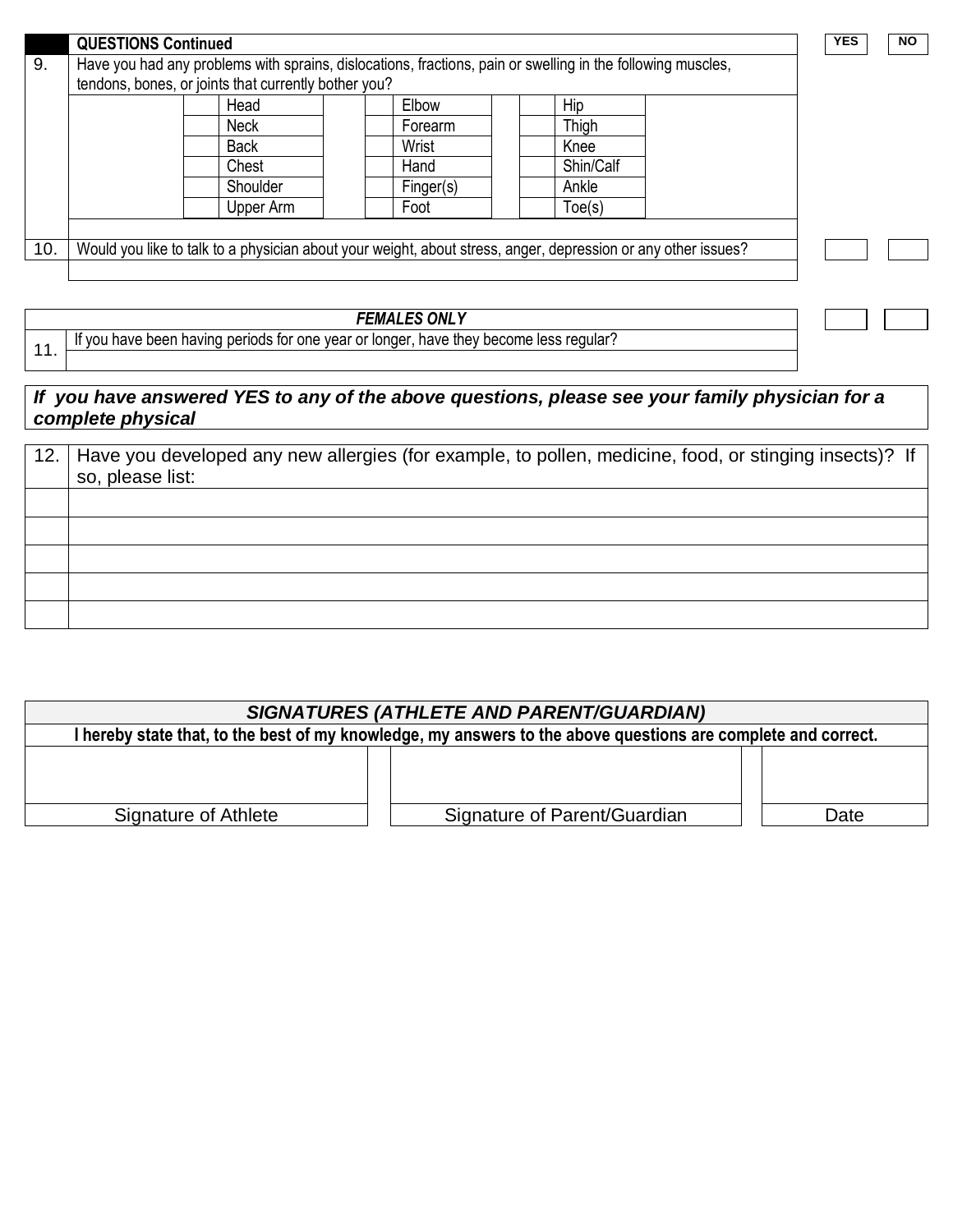# **PARENT / LEGAL GUARDIAN AND STUDENT ACKNOWLEDGEMENT**



### **NRS 202.020 Purchase, consumption, or possession of alcoholic beverage by minor.**

*The Nevada Interscholastic Activities Association (NIAA) recognizes and understands that parents / guardians take the primary role in instilling values for their students. It is the goal of the NIAA to work cooperatively with parents to provide guidelines and programs that assist student athletes in making positive choices.*

#### **IMPORTANT – Please read the following information and acknowledge with your signature below.**

- 1. We have read the NIAA Drug, Alcohol, and Tobacco Possession, Use and Abuse Penalties Policy and agree to abide by the Policy as written.
- 2. We realize that a video and Power point presentation regarding the Policy is available and We have either seen this presentation or agree to waive the requirement of viewing the presentation.
- 3. We understand that We are encouraged to notify our school's athletic administrator /director if our son / daughter violates this Policy and / or the laws of the state of Nevada. It would also be acceptable for our child to self-report any violation of this policy to our school's athletic administrator / director.
- 4. We understand that knowingly provided erroneous information during the course of an investigation of alleged violation of the policy will result in a one-calendar year suspension for all high school athletic activities.
- 5. We further acknowledge that once our son / daughter begins participation as a student athlete in high school athletics that this policy remains in effect for every etc.) This policy remains in effect regardless of whether our son / daughter is currently participating on a high school athletic team calendar school year during the course of their high school career and when he'/ she is directly involved in a school activity occurring at any time (summer leagues / camps.
- 6. We have also reviewed the following NRS 202.020, Purchase, Consumption or Possession of Alcoholic Beverage by Minor, and understand the laws of Nevada and how they pertain to our family.
- 7. We understand that although it is not technically against the law to use tobacco in the state of Nevada (NRS 202.2493 and 202.24935 prohibits anyone from supplying a person under the age of 18 with any kind of tobacco product), we realize it is against this policy and general school policy, and that scientific evidence demonstrates it is unhealthy and a detriment to athletic performance.
- 8. We understand that the use of steroids and other performances enhancing drugs are dangerous, illegal, provide only temporary gains and are a form of cheating other competitors.
- 9. Any person under 21 years of age who purchases any alcoholic beverage or any such person who consumes any alcoholic beverage in any saloon, resort or premises where spirituous, malt or fermented liquors or wines are sold is guilty of a misdemeanor.
- 10. Any person under 21 years of age who, for any reason, possesses any alcoholic beverage in public is guilty of a misdemeanor.
- 11. This section does not preclude a local government entity from enacting by ordinance an additional or broader restriction.
- 12. For the purpose of this section, possession "in public" includes possession:
	- a. On any street or highway;
	- b. In any place open to the public; and
	- c. In any private business establishment which is in effect open to the public
- 13. This term does not include:
	- a. Possession for an established religious purpose;
	- b. Possession in the presence of the person's parent, spouse or legal guardian who is 21 years of age or older
	- c. Possession in accordance with prescription issued by a person statutorily authorized to issue prescriptions;
	- d. Possession in private clubs or private establishments; or
	- e. The selling, handling, serving or transporting of alcoholic beverages by a person in the course of his lawful employment by a licensed manufacturer, wholesaler, or retailer of alcoholic beverages

| <b>Print Name</b>                  | <b>Print Name</b>                  |
|------------------------------------|------------------------------------|
|                                    |                                    |
| Parent Signature "Mother" and Date | Parent Signature "Father" and Date |
|                                    |                                    |
| Student Signature and Date         | <b>Guardian Signature</b>          |
|                                    |                                    |